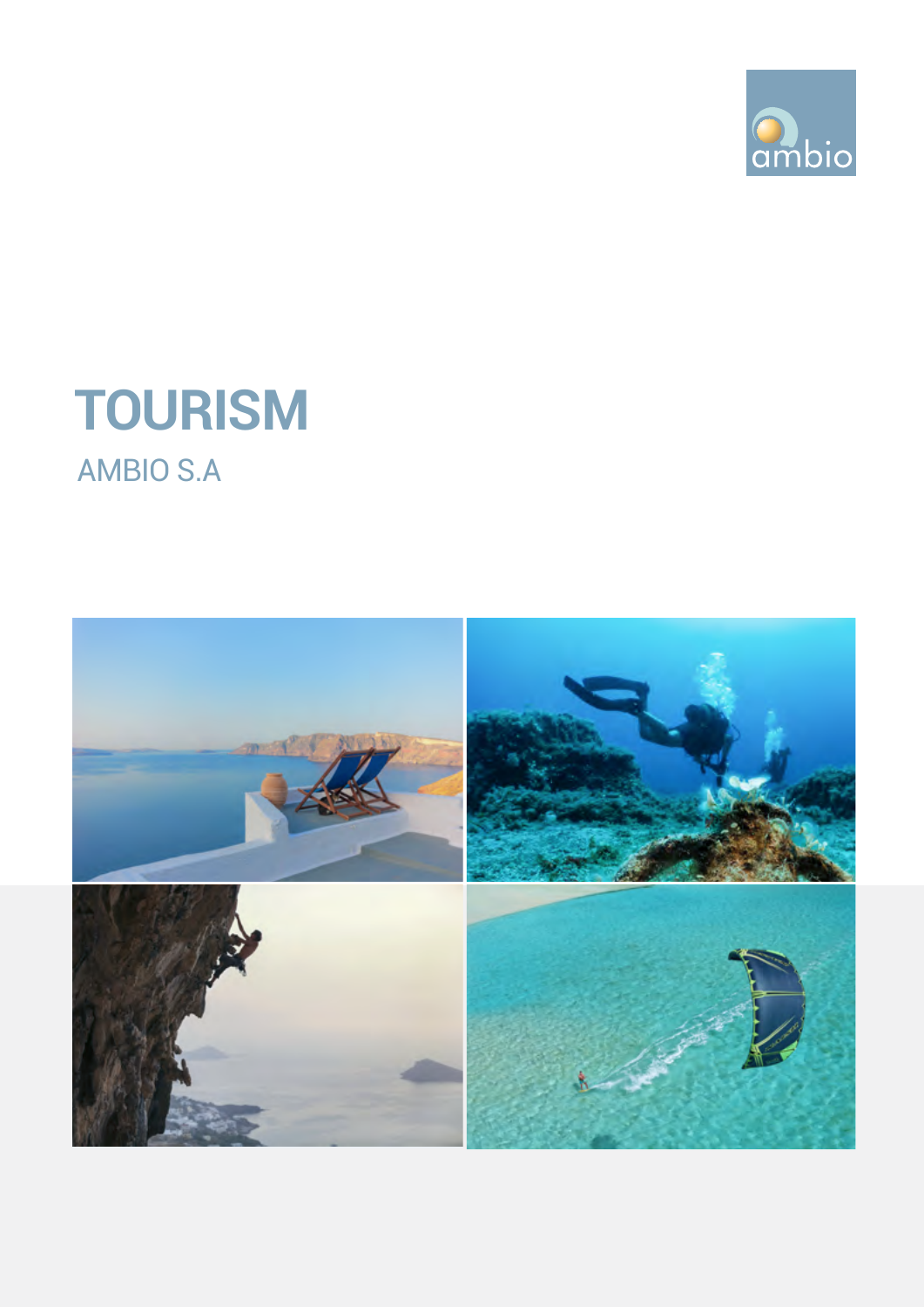

WE HELP YOU LEVERAGE THE POWER OF KNOWLEDGE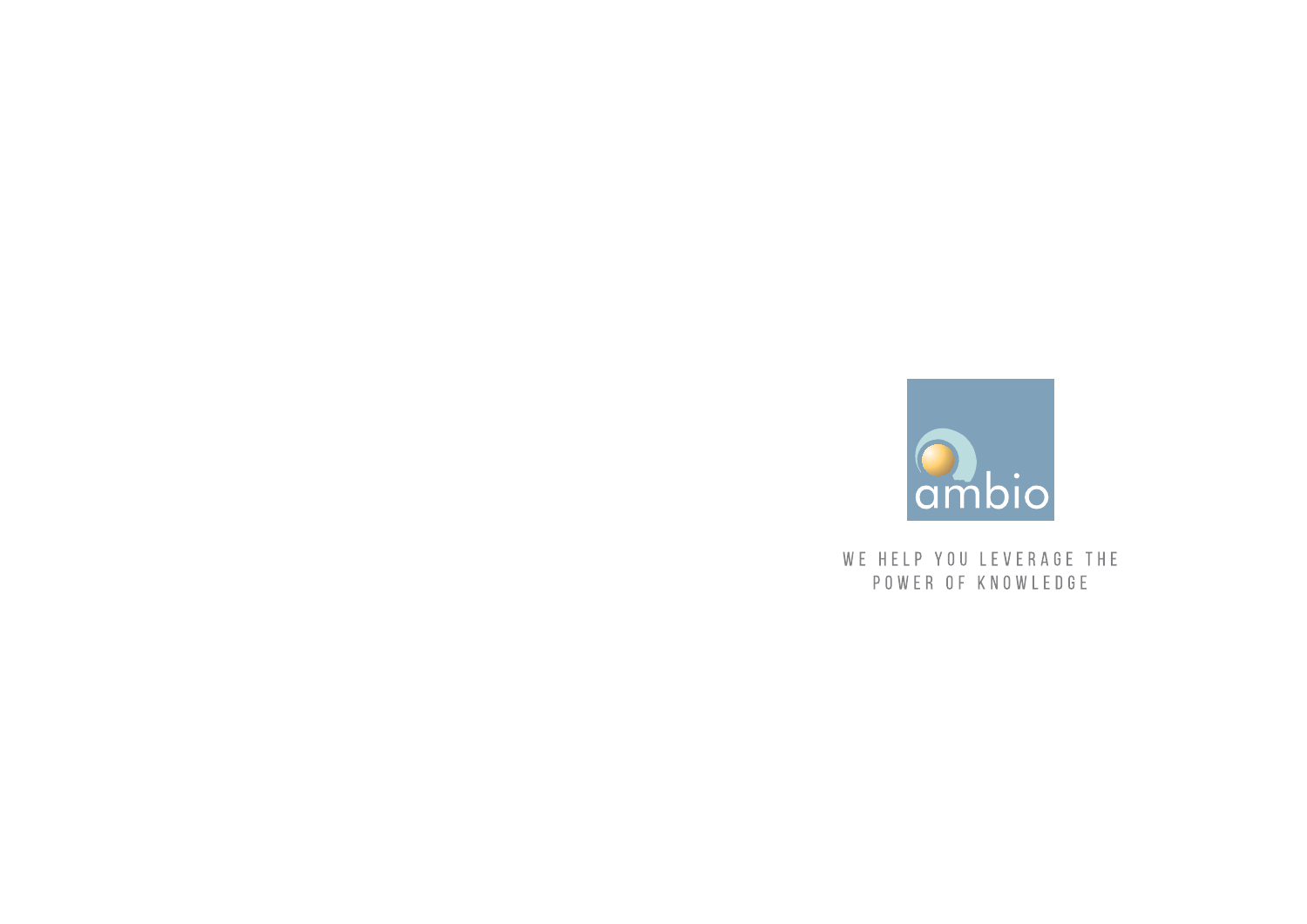## **HISTORY** & culture

AMBIO S.A. was founded in 2005, to provide consultancy services focusing on the Primary Sector & Food Industry, the Environment, Energy and Tourism.

Through its accumulated experience and in-house generated know-how, the company boasts excellent knowledge of the needs and particularities of private and public entities. Its success lies on entrepreneurial spirit, fuelled by dynamic teamwork and collaboration, founded on trust and respect.

The Company's goal is to assist its clients in achieving their stated development objectives on time, within budget and with the agreed level of quality.

AMBIO identifies and develops unique innovative concepts, which are market driven, and based on cutting edge design and planning principles and techniques.

AMBIO's diverse operations allow the company to maintain a broad base of experienced professionals in many consulting disciplines and specializations. The Company is strongly committed to the continuous development of its people, celebrating individual and collective growth and achievements.

These qualities enable the company to provide integrated and comprehensive business development services and solutions.

#### **VISION**

Our vision is to become an internationally respected consulting firm in our fields of expertise. We pursue our vision trying to reshape the way our clients view "consultancy services", by introducing extraordinary experience, where knowledge, integrity and professionalism are at the forefront of who we are.

#### **MISSION**

AMBIO identifies business opportunities, develops highly profitable business models and designs projects with high added value. Our main mission is to improve the competitive position of our clients, ensuring their rational and sustainable growth, by assisting them in achieving their stated development goals on time, within budget and with the agreed level of quality.

AMBIO's employees work towards the Company's vision by providing advice, information and solutions that make a positive difference for our clients. As a result, AMBIO partners with its clients to solve their most important and complex problems, making their mission our mission, and delivering lasting results.



AMBIO specializes in five major segments of the tourism industry: accommodation (hotels, resorts and residential developments), adventure (diving, trekking, mountain biking, rock climbing), recreation (sport and cultural activities, outdoor entertainment, botanical and zoological gardens), ecotourism (activities in nature reserves and national parks) and rural and agrotourism (traditional settlements, farm visits, cooking lessons, handicrafts, countryside activities).

AMBIO was the first company to propose, in 2005, the creation of diving parks in Greece, and currently has the greatest experience in the field.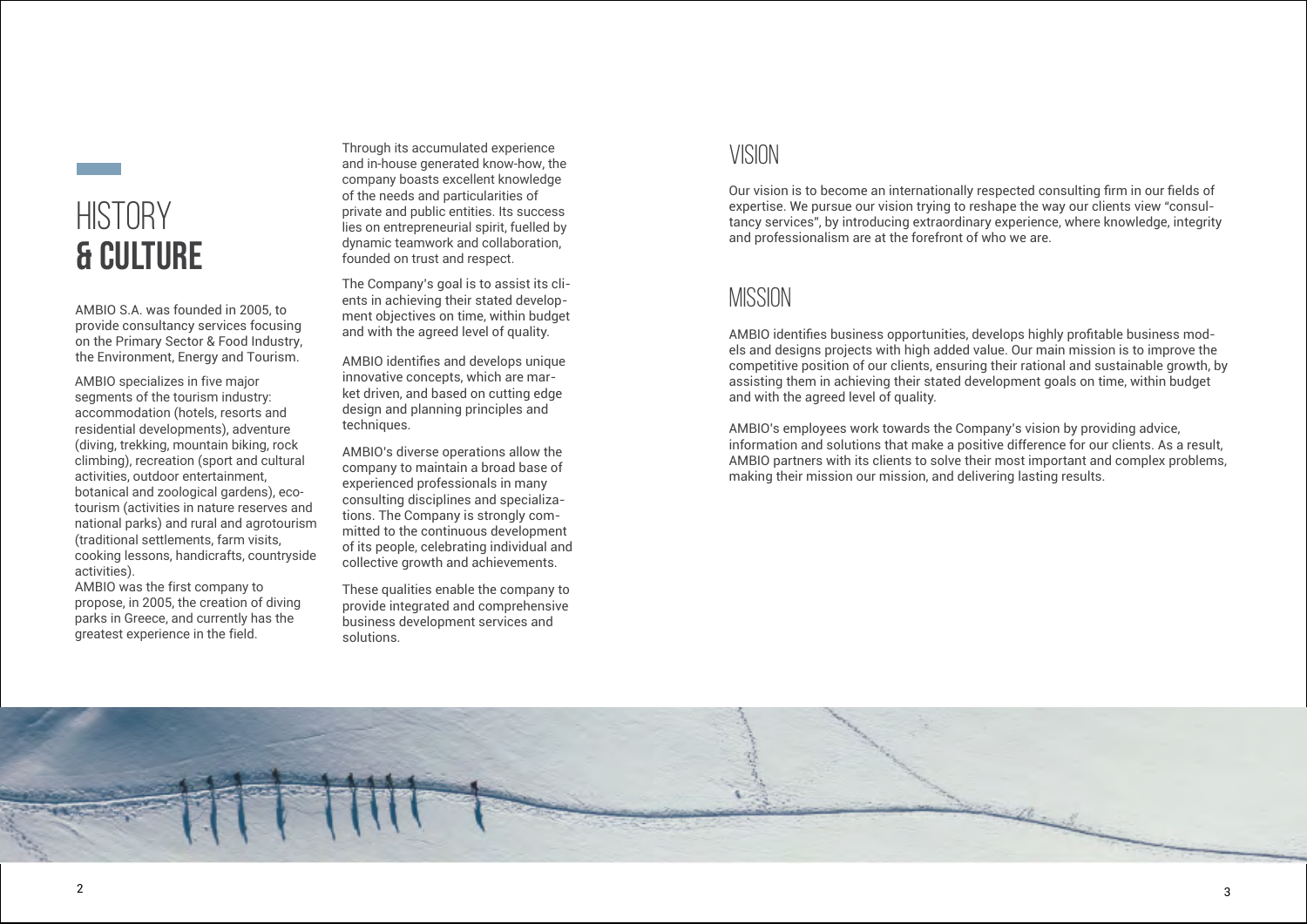#### MEMBERSHIPS & CERTIFICATIONS

AMBIO is registered with several important organizations, such as the Athens Chamber of Commerce & Industry (ACCI) and the Technical Chamber of Greece (TCG). Furthermore, most of its executives are registered in the Greek Consultancy Register (GEM/MEPPPW-Categories: Planning, Mechanical Engineering, Forest, Fisheries and Environment).

AMBIO operates under a certified Quality Assurance Management System according to ISO 9001, which ensures that its clients' needs are met to the highest standards of professionalism and integrity.

In 2016 AMBIO was registered as an Energy Service Company (ESCO) under the Registry of the Greek Ministry of Environment and Energy. In 2020 AMBIO expanded its certified services in the Energy Sector, by been acknowledged as a registered company, under the Registry of Energy Auditors of the Greek Ministry of Environment and Energy.

AMBIO is also an approved GLOBAL G.A.P. Aquaculture consultant, one out of four Aquaculture Farm Assurers worldwide. Aquaculture Farm Assurers are independent, trained and approved consultants with first-hand knowledge of the GLOBAL G.A.P. System, providing expertise to help producers implement Good Agricultural Practices.

Finally, AMBIO is a privately-owned and fully independent company vis-à-vis its contractors, manufacturers, suppliers and public-sector entities.

**KNOWLEDGE SHARE RESPONSIBILITY CONTROL EXPERIENCE FEASIBILITY** ACCOUNTABILITY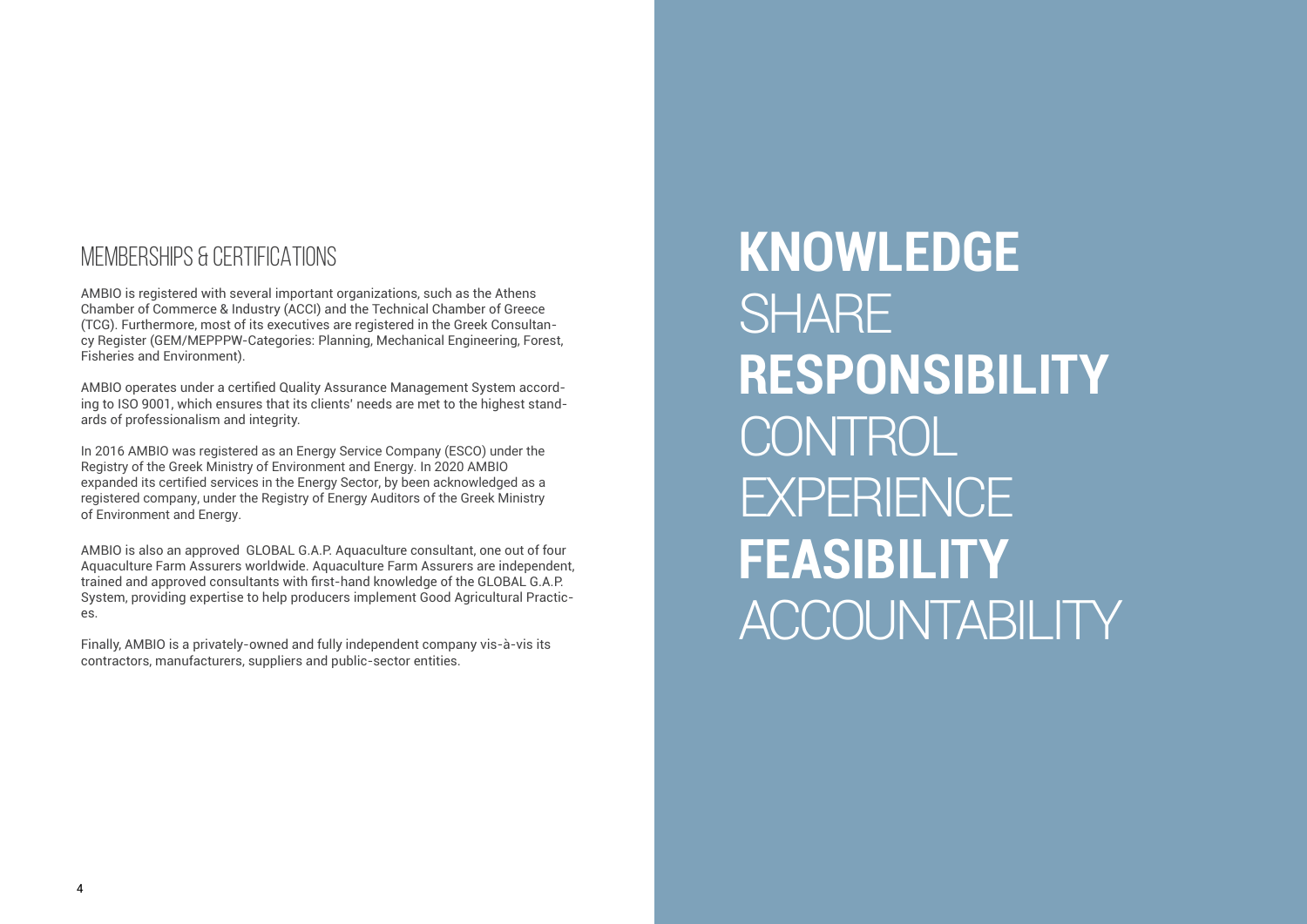## **HOW WE WORK**

The consulting and advisory industry is at a serious turning point in its evolution. Customer needs and demands have changed drastically in recent years. For clients, it is becoming increasingly important that the consultants have a comprehensive understanding of their business. In order to be relevant and useful to their clients, consultants have to keep abreast of economic, technological and social trends, anticipate changes that may affect their clients' businesses and offer advice that helps clients to achieve and maintain high performance in an increasingly complex, competitive and difficult environment.

#### DEFINED ROLES & **RESPONSIBILITIES**

Industry-specific customer preferences and goals are the drivers of the new era of "vertical approach". For consulting companies, this means a new orientation in the way they offer their services. To adopt a vertical focus in its offerings, consulting companies need to invest significantly in talent and technology. Clients will want to see a high level of domain knowledge and expertise in the consulting team in order to gain confidence and enter in to partnership.

At AMBIO, we combine the "vertical approach" of our services with a strict management procedure, which ensures timely and reliable deliverables.To achieve these goals, we follow a set of principles during our work-flow not only as a team, but as a company as well:

#### CONTINUED BUSINESS JUSTIFICATION

Business justification is documented by a business case created for each project. As projects are inextricably linked to their business justification, the latter drives the decision-making process to ensure that a project remains aligned with the business objectives and benefits being sought.

For each new project, specific roles and responsibilities are defined and agreed within the company's structure, thus engaging, in an efficient and effective manner, the consultant with the client and any other stakeholders involved.



#### FOCUS ON DELIVERABLES

Each and every project manager focuses on the production and delivery of agreed deliverables, giving special attention to their quality requirements. This project management approach provides the opportunity to AMBIO's management team to carry out multiple projects and eliminate the risk of any setback.

#### LEARN FROM EXPERIENCE

AMBIO's project teams learn from previous experience: lessons are sought, recorded and acted upon throughout the life of the project. It is the responsibility of everyone involved with the project to seek lessons learned rather than waiting for someone else to provide them.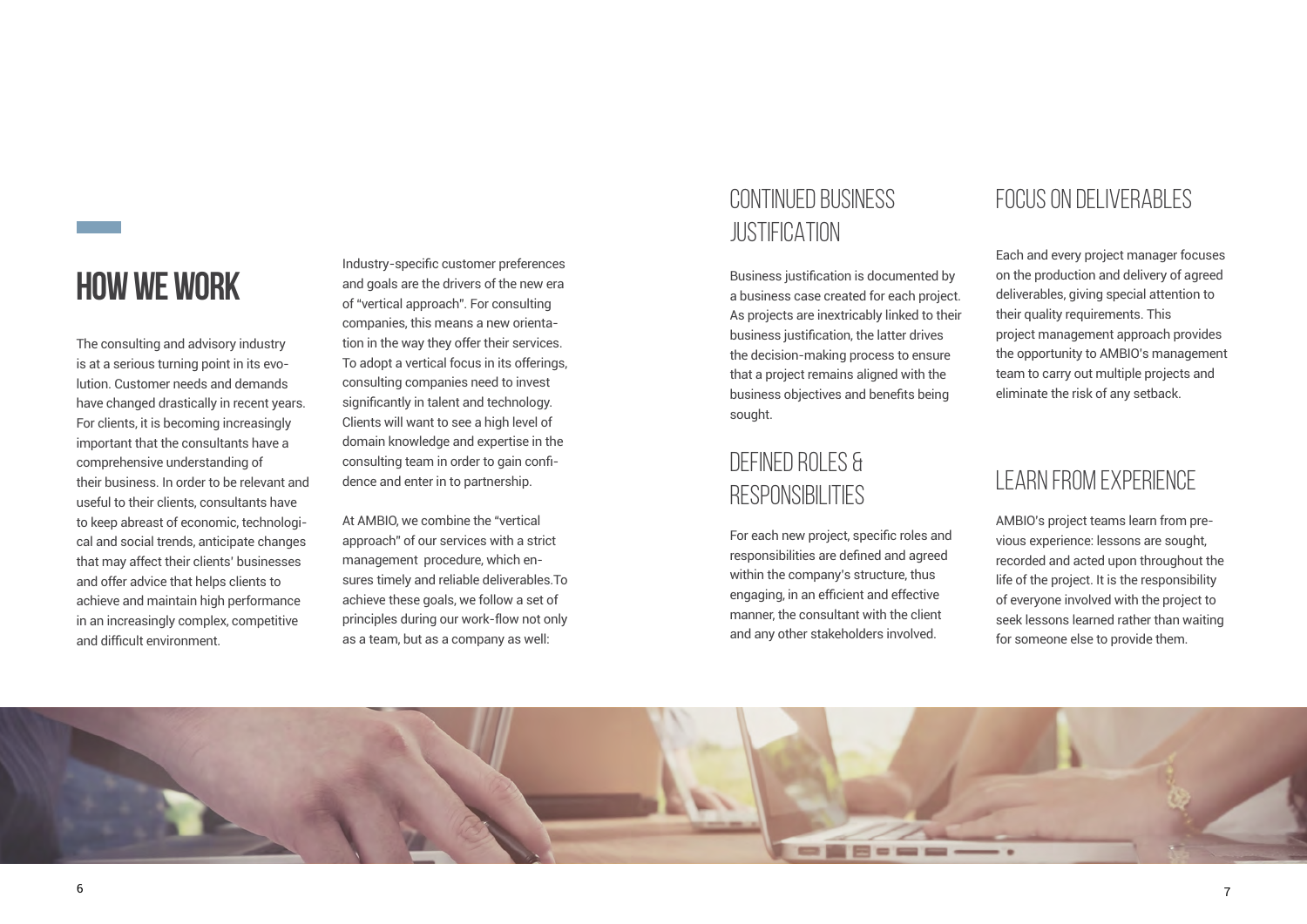#### MANAGE BY STAGES

Each project is planned, monitored and controlled on a stage by stage basis. Breaking the project into a number of stages enables the extent of senior management control over projects to be varied according to the business priority, risk and complexity involved.

#### MANAGE BY EXCEPTION

Appropriate project governance is en abled by defining distinct responsibilities for directing, managing and delivering a project and clearly defining accountabili ty at each level.

Accountability is established by delegat ing authority from one management level to the next, by setting targets against objectives for the respective level of the project plan (as time, cost, quality, scope, risk limits and benefits). Accountability is established by setting up controls so that if targets are to be exceeded, then an immediate reference up to the next management layer will offer a decision on how to proceed. In addition, by putting in place an assurance mechanism, each management layer can be confident that such controls are effective. This imple mentation of 'management by exception' provides for very efficient use of senior management time as it reduces senior managers' time burden without removing their decision- making responsibility at the right level within the company.

# **CLIENT TEAMWORK RESPECT TRUST CUTTING EDGE INTEGRITY SUSTAINABILITY GROWTH**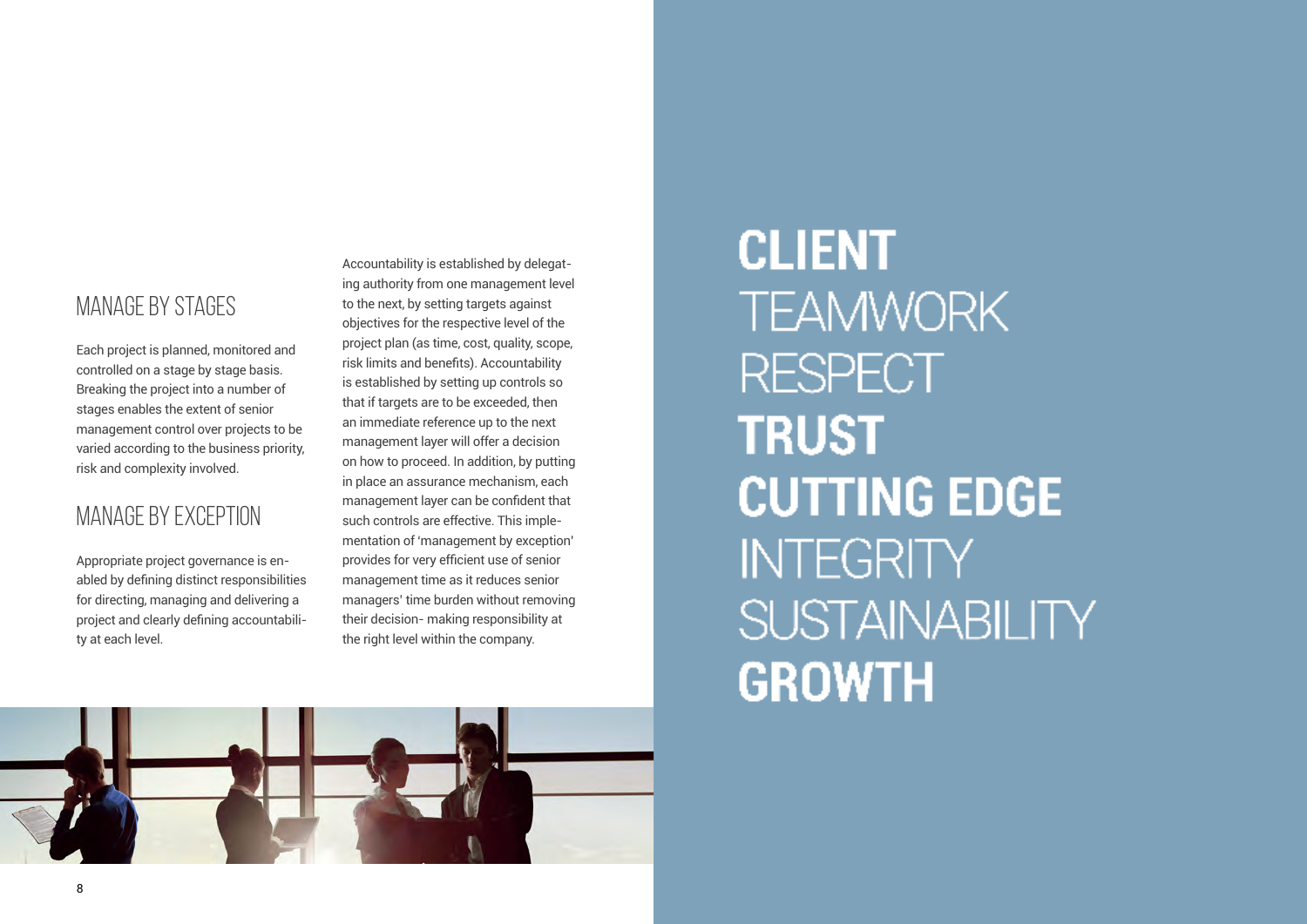## **SERVICES & TOOLS**

AMBIO provides a full range of consulting and advisory services for both public and private sector entities with interests in the field of tourism. Our goal is to assist our clients in achieving their stated development goals on time, within budget and with the agreed-upon level of quality.

The AMBIO team supports public and private investment initiatives regarding strategic planning and development. Moreover, it recognizes business opportunities, develops highly profitable business models, promotes added value projects, develops conceptual architecture and structures financial and marketing systems, assuring that clients' needs are satisfied through a holistic process.

AMBIO has developed a systemic approach in order to set the most appropriate strategy for a specific investment.

Our approach takes into consideration the views of stakeholders and local communities to ensure maximum economic, social and environmental benefits.

We identify and develop unique and innovative concepts which are market driven, based on cutting edge design, planning principles and techniques.

#### PROJECT DEVELOPMENT & MANAGEMENT

The group specialises in supporting the interests of five major segments of the tourism industry: accommodation (hotels, resorts and residential developments), adventure (such as diving, trekking, mountain biking, rock climbing), recreation (such as sport & cultural activities, outdoor entertainment, botanical and zoological gardens), ecotourism (such as activities in nature reserves and national parks) and rural and agro-tourism (traditional settlements, farm visits,

cooking lessons, handicrafts, countryside activities).

Host communities and end user tourists are a necessary consideration of all tourism consulting services. AMBIO provides the appropriate services to address the concerns of these significant stakeholder groups.

Our company provides consulting expertise in the fields of comprehensive business, development and support services which incorporate the use of investment incentives and national, European and international funding schemes. Furthermore, services provided include site selection and evaluation, tourism facilities, architectural design, licensing and permits, quality systems and natural resource management, based on eco-friendly tourism interventions.

AMBIO, as an expert consulting and developing company, provides a wide range of services in the tourism industry,



specializing in:

- **Project Development & Management**
- **Engineering Services**
- **Environmental & Spatial Planning** Management
- **Quality Assurance**
- **Project & Business Financing**

In the context of project development and management, AMBIO provides a wide range of consulting services, responding to the needs of a continuously volatile business environment.

Aiming at the assurance of our clients' competitive position and ensuring the rational and sustainable growth in the field of tourism, a list of services is provided: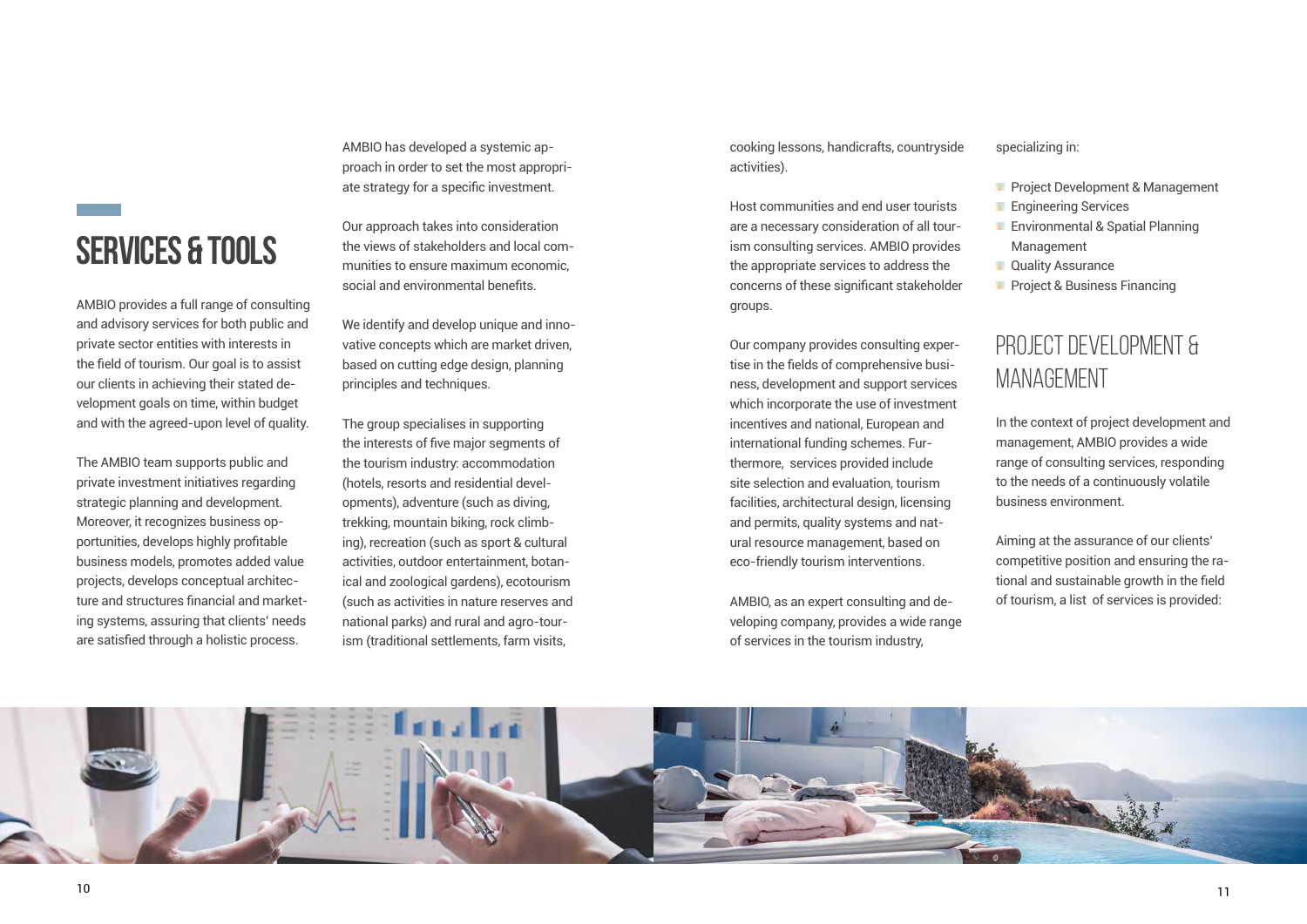- **Studies preparation & assessment**
- **T** Tourism planning for local, regional and state organizations
- $\blacksquare$  The concept and shaping of an idea
- **Policy development**
- **Project design and management**
- **Drafting and implementing strategic** management plans
- **Drafting operational plans, feasibility** and sectoral studies
- **Drafting business plans**
- **Business process reengineering (BPR)**
- **Risk Analysis**
- **Market Analysis**
- **Strategic planning of destinations,** development and implementation
- **Regulatory plans**
- **Project management**
- Due diligence
- **Project programming**

Provided services also include:

#### ENGINEERING SERVICES

- Site surveying and planning
- Site installation and assessment
- **Architectural design**
- Civil, mechanical and electrical engineering studies
- **Interior design**
- Design of energy-saving systems
- **Licensing and permits (including** building permits)

AMBIO's Engineering Department can design and license large and small scale manufacturing units, specializing in tourism facilities (hotels, parks, resorts etc.), infrastructures (pathways, bird-watching observatories etc.), waste processing units and energy saving actions adapted to the needs of tourism. In particular, the objectives of this department are:

- **Failure investigations**
- Site-specific risk assessment
- **Green building design**
- Supervision of building construction
- Supervision of electrical-mechanical installations
- **As-build designs**
- **Furniture and other equipment stan**dards and budget
- Stock and equipment standards and budget
- **Environmental Impact Assessment** Study (EIA)
- **Specific Environmental Impact** Assessment Study
- **Strategic Environmental Assessment** (SEA)
- **Position Planning**
- **Social Impact Assessment (SIA)**
- **Due diligence**
- **Waste management system and recy**cling programmes

Additionally, with regard to the above services, the department's specialized consultants provide the necessary knowhow for:

- **Diving park development, visitor** management and promotion planning
- Community studies, specific development of tourism programmes

#### ENVIRONMENTAL MANAGE-MENT PLANNING

AMBIO's holistic approach to provided services, combines both the needs and the demands of environmental, social and economic development.



Our portfolio covers all the thematic entities of the tourism industry, aiming at the sustainable development of this field. At present, the company's environmental services include:

As regards natural resources, AMBIO develops complete suggestions for planning, management, preservation and rehabilitation of natural ecosystems, along with environmental updates and education. The company is particularly active in: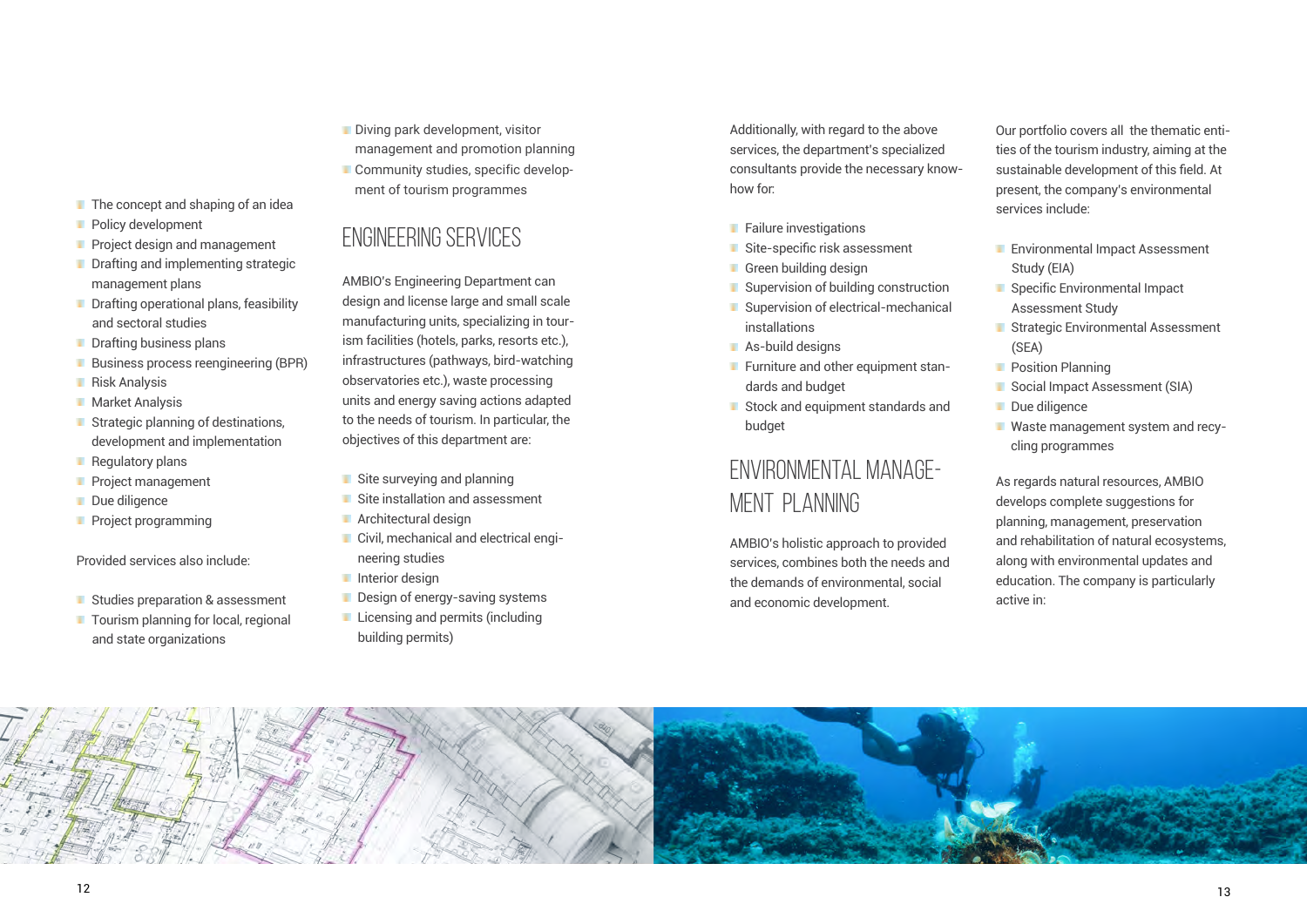- **Urban and regional environmental** planning
- **Maintaining and restoring natural** ecosystems
- **Natural Resource Management**
- **Landscape planning**

### QUALITY ASSURANCE

**Quality Management Systems** (ISO 9001)

- **COCCUPATIONAL Health and Safety Man**agement Systems (ISO 45001)
- **Environmental Management Systems** (ISO 14001 & EMAS)
- **Food Safety Management Systems**  (HACCP, ISO 22000, BRC, IFS & FSSC 22000)
- **Corporate Social Responsibility Man**agement Systems
- Energy Management Systems (ISO 50001)
- **Energy Audits according to EN 16247**
- **Personnel Training**

AMBIO actively supports the design, installation and management of quality health and safety systems adapted to the needs of the tourism sector, both in the private and public sector. The services provided by the department include analysing, designing and implementing a number of quality systems, according to international standards. These include:

Additional services include:

- **Staff education and development**
- Supervision and controls
- **Corporate Social Responsibility (CSR)**
- **National grants**
- **European Research Technological** Programmes within the scope of HORIZON 2020 (H2020 Instruments for Pre-Accession Assistance (I.P.A))
- **European Initiatives INTERREG, ENPI** CBC MED, SOUTH EAST EUROPE, INTELLIGENT ENERGY EUROPE
- **European Investment Bank (E.I.B.)** funding schemes
- **European Bank for Reconstruction and** Development (E.B.R.D.) funding Schemes



#### **World Bank (W.B.) funding schemes**

#### PROJECT & BUSINESS FINANCING

AMBIO recognizes the need for continuous improvement in the light of a complex, diverse and competitive environment by providing services which offer the best option among available funding schemes.

- **Project planning and development**
- **Project audit (internal-external)**
- **Drafting, submission and monitoring** of proposals
- Co-ordination and management of approved projects

ΑΜΒΙΟ aims at identifying funding sources in order to assist clients to safeguard and secure their competitive position and future development. Services offered by AMBIO provide access to funding and grants, available through national, European and international investment initiatives and programmes which include:

ΑΜΒΙΟ focuses on European policy promotion concerning public management in collaboration with private entrepreneurship. AMBIO'S goal is to develop thorough research, public and private strategic projects and innovative actions, utilizing funds and contributions, directly through the European Union (EU).

Therefore, AMBIO offers advanced services in identifying and evaluating opportunities, planning and managing a number of activities financed by different funding tools (programmes and initiatives). AMBIO experts focus on the following issues: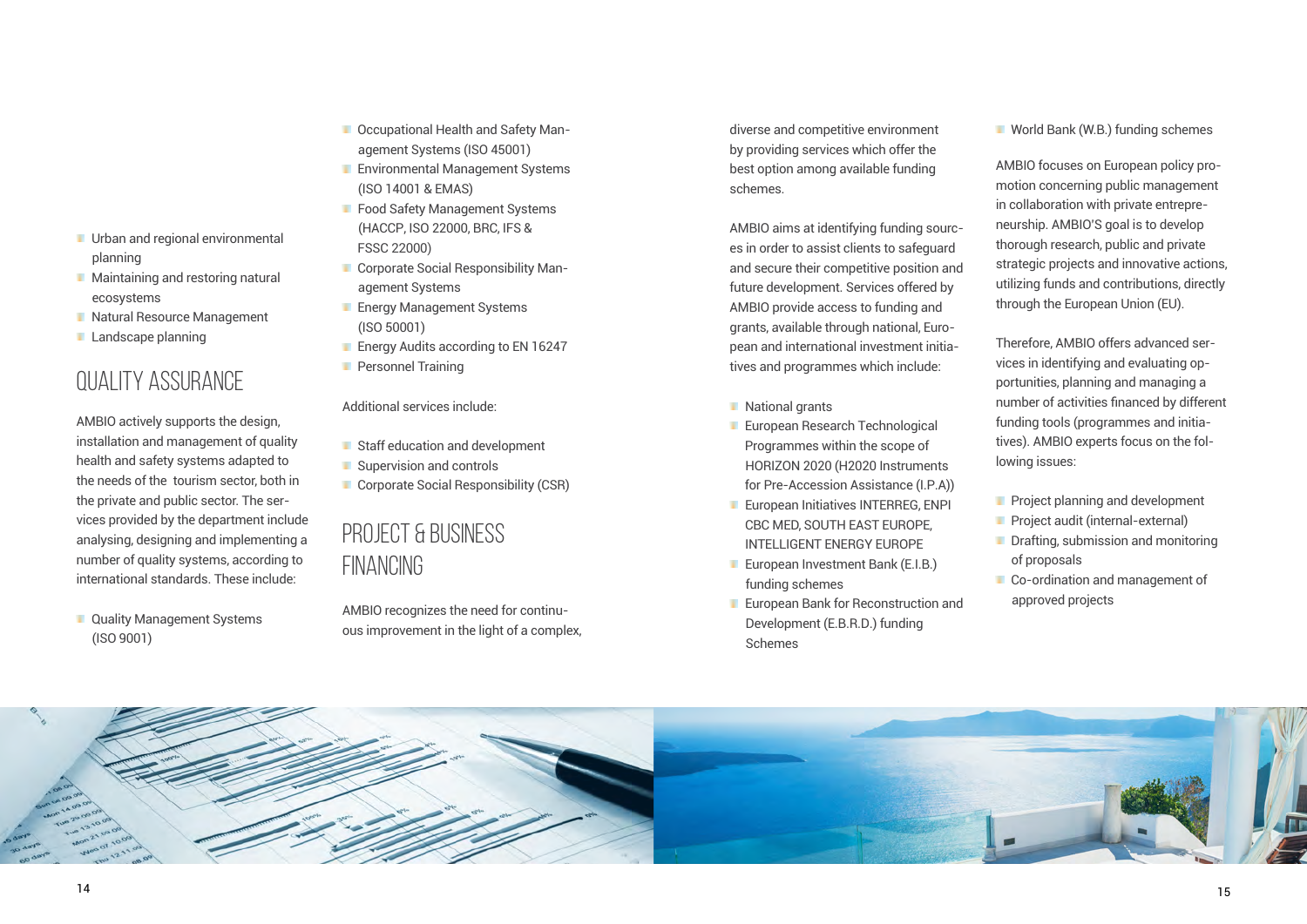## COMPANY **CLIENTELE**

| <b>SOUTH AEGEAN REGION</b>                                                         | EPIRUS                                                  | Anpos Sidwings<br>MUNICIPALITY OF SITHONIA |                                              |                                                           |
|------------------------------------------------------------------------------------|---------------------------------------------------------|--------------------------------------------|----------------------------------------------|-----------------------------------------------------------|
| <b>BOTANICAL GARDENS &amp;</b><br><b>PARKS Ltd.</b>                                | POLEMARHA EPIDAVROS S.A.                                |                                            |                                              | <b>HELLENIC INSTITUTE OF</b><br><b>MARINE ARCHAEOLOGY</b> |
| <b>ELLINIKA KATADYTIKA</b><br><b>PARKA S.A.</b>                                    | $KEA -$<br><b>MAKRONISOS</b><br><b>DIVING PARK S.A.</b> | <b>PYLOS</b><br><b>DIVING</b><br>PARK S.A. | <b>METHONI</b><br><b>DIVING</b><br>PARK S.A. | <b>DIVING TRAVEL,</b><br><b>EVIA</b>                      |
| <b>FOUNDATION IMC</b><br><b>INTERNATIONAL MARINE</b><br><b>CENTRE ONLUS, ITALY</b> | <b>FOUNDATION SCHLOSS</b><br><b>DYCK, GERMANY</b>       | <b>NATIONAL</b><br><b>GEOGRAPHIC</b>       | <b>National</b><br><b>Trust</b>              | <b>NESS BOTANIC</b><br><b>GARDENS, UK</b>                 |
| <b>ARCADIA</b><br>EK K.<br><b>HOTEL S.A.</b><br><b>MPENAKOPOULOS</b>               | <b>ELAGRO S.A.</b>                                      | <b>FINIKAS S.A.</b>                        | <b>GERONTAKIS D.</b>                         | LA ROCHE JAGU,<br><b>FRANCE</b>                           |
| PAPAGEORGIOU G.P.                                                                  | <b>RASSIAS BROS</b><br><b>TH. G.P.</b>                  | <b>RELAXURE LTD</b>                        | <b>RESDE S.A.</b>                            | <b>TSIKRIKA Ltd</b>                                       |
| <b>APLADAS HOTEL</b><br><b>BUSINESSES S.A.</b>                                     | <b>VIKENTIOS L.</b><br><b>VAROTSIS V.</b>               | <b>VILLA PRESSIE</b><br>S.A.               | <b>DOUBOS G.</b>                             | <b>DOULOS S.A.</b>                                        |
| ΕΠΙΛΟΓΗ ΚΤΙΡΙΩΝ<br>Κ. ΜΠΕΝΑΚΟΠΟΥΛΟΣ                                                |                                                         | <b>FANTASTIC HOLIDAYS IN GREECE Ltd</b>    |                                              | <b>VISIT CHESTER &amp; CHESHIRE, UK</b>                   |
| ΡΑΣΣΙΑ ΑΦΟΙ Θ. ΟΕ                                                                  | <b>NEW CENTER RESIDENCE PATRAS Ltd</b>                  |                                            | ΣΙΜΑΡ Ν.Ε.Π.Α.                               | <b>PANELLADIKI S.A</b>                                    |

AMBIO has long cooperation with public bodies, private enterprises, startups, incubators and funding institutions. The Company's clientele includes some of the most noteworthy Greek and foreign Companies in the tourism sector.